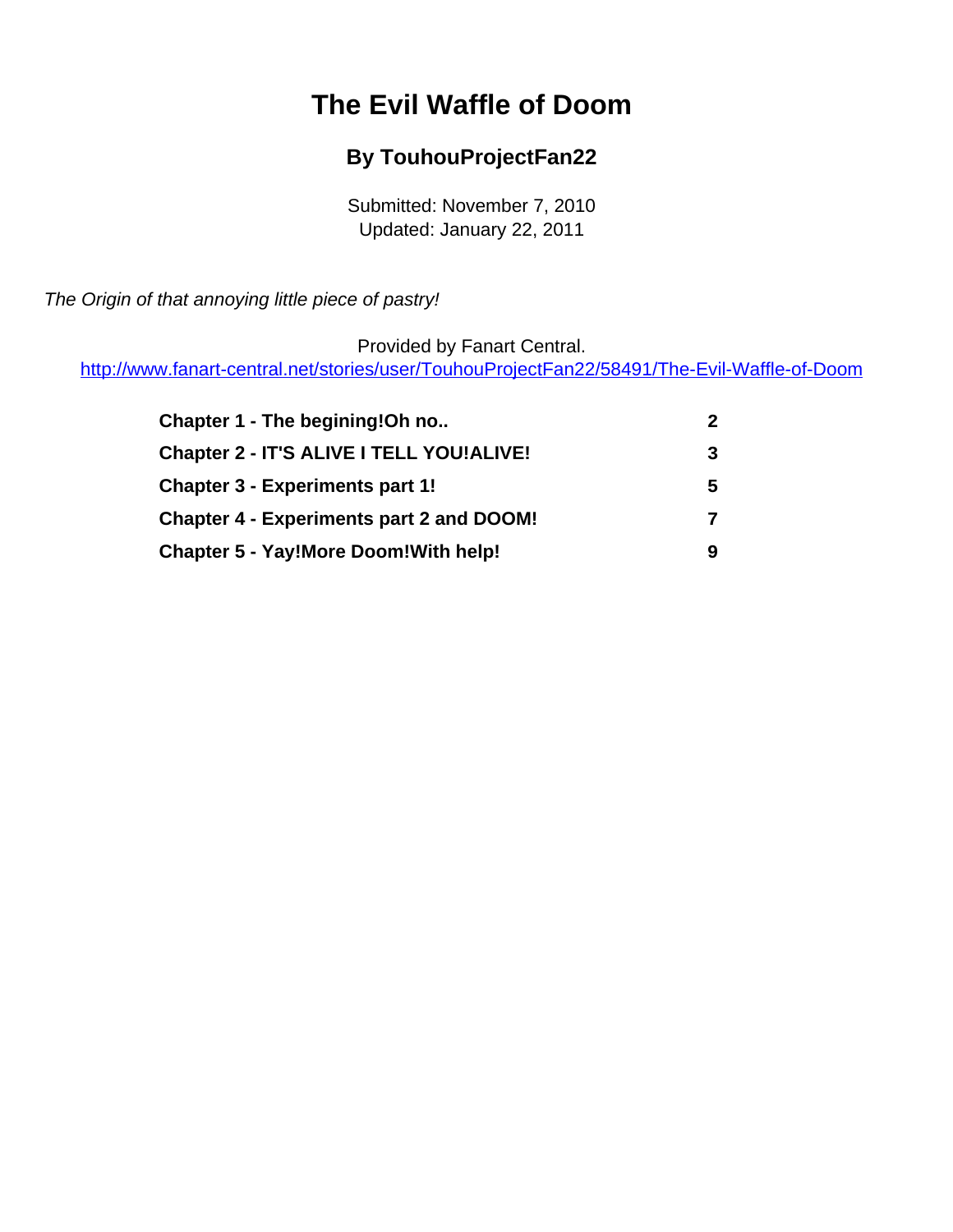# **1 - The begining!Oh no..**

<span id="page-1-0"></span>

| The Evil Waffle of Doom's origin![br]<br>Me:Hello! This is the EWD's origin! [br]<br>EWD:MMMMMMPPHH![br]<br>Me:I had Alice tie him up.[br]<br>Alice: Should I get more rope?[br]<br>Me:Sure.Okay,Hina!Start spinning the tape!(Hina spins,and she's able to keep EWD away!)[br]<br>Hina:Already going!WHOAH![br]                                                                                                                                                                                                                                                           |  |
|----------------------------------------------------------------------------------------------------------------------------------------------------------------------------------------------------------------------------------------------------------------------------------------------------------------------------------------------------------------------------------------------------------------------------------------------------------------------------------------------------------------------------------------------------------------------------|--|
| *shows creepy castle*[br]<br>Evil Scientist: BWA HA HA! I have learned the secret to bringing the dead back to life! [br]<br>Evil Assistant: You want me to go get parts, master? [br]<br>Evil Scienist: Yes, but first, lets get breakfast![br]<br>Evil Asisistant: Okay, master. [br]                                                                                                                                                                                                                                                                                    |  |
| Evil Scientist: Did you get the waffles? [br]<br>Evil Assistant: Yes, master. [br]<br>Evil Scientist: hey, where's my breakfast? Oh No![br]<br>*see's breakfast on that weird thing used to lift monster's up to lightning*[br]<br>Evil Scientist: I've got to stop my breakfast![br]                                                                                                                                                                                                                                                                                      |  |
| 1<br>Me:Not again! The EWD did it again! [br]<br>Nitori:I'm working on a device to help![br]<br>Flandre: Can I eat this?*points to EWD on plate*[br]<br>Me/Nitori/Hina/Alice:NO![br]<br>*before we can stop her again, the EWD's been partly eaten*[br]<br>Flandre:I don't feel good[br]<br>Me:Not again!Looks like Flandre won't listen to us.[br]<br>Flandre: BLAARRGH![br]<br>Alice: Shanghai? What are you doing?*see's the little doll with a green face*[br]<br>Me: UmMaybe next chapter I'll have it under control! Bye! It's over. Are you still reading? Go! [br] |  |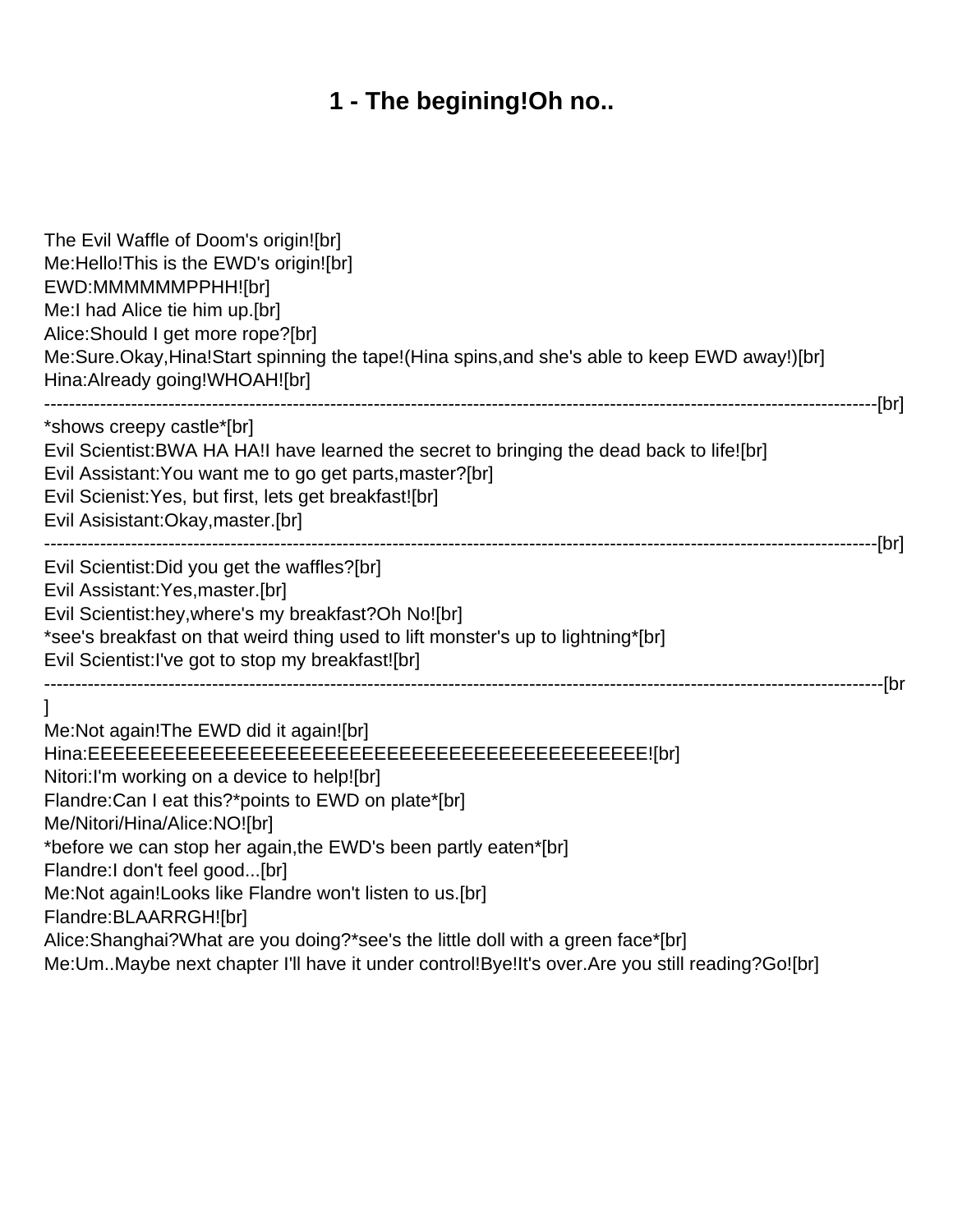# **2 - IT'S ALIVE I TELL YOU!ALIVE!**

<span id="page-2-0"></span>

| EWD chapter 2 IT"S ALIVE, I TELL YOU!ALIVE![br]<br>Me:Hey everyone!WE tied up that little annoyance again, [br]<br>EWD:MMPPHH![br]<br>Okay Cirno, start rolling![br]<br>Cirno:ROGER!*presses start button*[br]                                                                                                                                                                                                                                                                                                                                                                                                             |
|----------------------------------------------------------------------------------------------------------------------------------------------------------------------------------------------------------------------------------------------------------------------------------------------------------------------------------------------------------------------------------------------------------------------------------------------------------------------------------------------------------------------------------------------------------------------------------------------------------------------------|
| Evil Scientist: I must stop my breakfest![br]<br>*trips on sticky maple syrup*[br]<br>Evil Assistant: Master! The storm is starting, and the lever is stuck! [br]<br>*lever is covered in butter*[br]<br>need to go get towels![br]                                                                                                                                                                                                                                                                                                                                                                                        |
| *On top of the plate, lightning sticks the waffle 10 times.*[br]                                                                                                                                                                                                                                                                                                                                                                                                                                                                                                                                                           |
| Evil Scientist: Finally! the lever has been finally cleaned![br]<br>Evil Assistant: I; \'Il pull the lever, master![br]<br>*pulls on lever, with waffle*[br]<br>Evil Scientist: Now, lets eat![br]<br>Evil Assistant; Umshouldn't the waffle have come to life?[br]                                                                                                                                                                                                                                                                                                                                                        |
| Evil Scientist: Time to eat*CHOMPS into waffle*[br]<br>Waffle:Ow!You bit me![br]<br>Evil Scientist:*Screams like a little girl!*EEEEEEEEEEEEEKKKK![br]<br>Evil Assistant: It's alive master![br]<br>*a knock comes from the door*[br]<br>Evil Assistant: I'll get it, master. [br]<br>*opens dooor, while in the background, Evil Scientist runs to bathroom*[br]<br>Evil Assistant: Yes? What do you want? [br]<br>Random Tax Collecter: Hey, I'm here to co-[br]<br>*before he can finish, a dreadful sound to all except the Waffle is heard*[br]<br>Evil Scientist: BLLLAAAAAAAAAAAAAAAAAAAAAAAAAAAAAAAARGGGGGGHH![br] |
| Me:Oh, no! He escaped again! [br]<br>Cirno:Ooo,a waffle![br]<br>Suika: Where?[br]<br>Cirno: On this plate. [br]<br>Marisa:*snicker*[br]<br>Me:Nitori, do you have the trap ready?[br]                                                                                                                                                                                                                                                                                                                                                                                                                                      |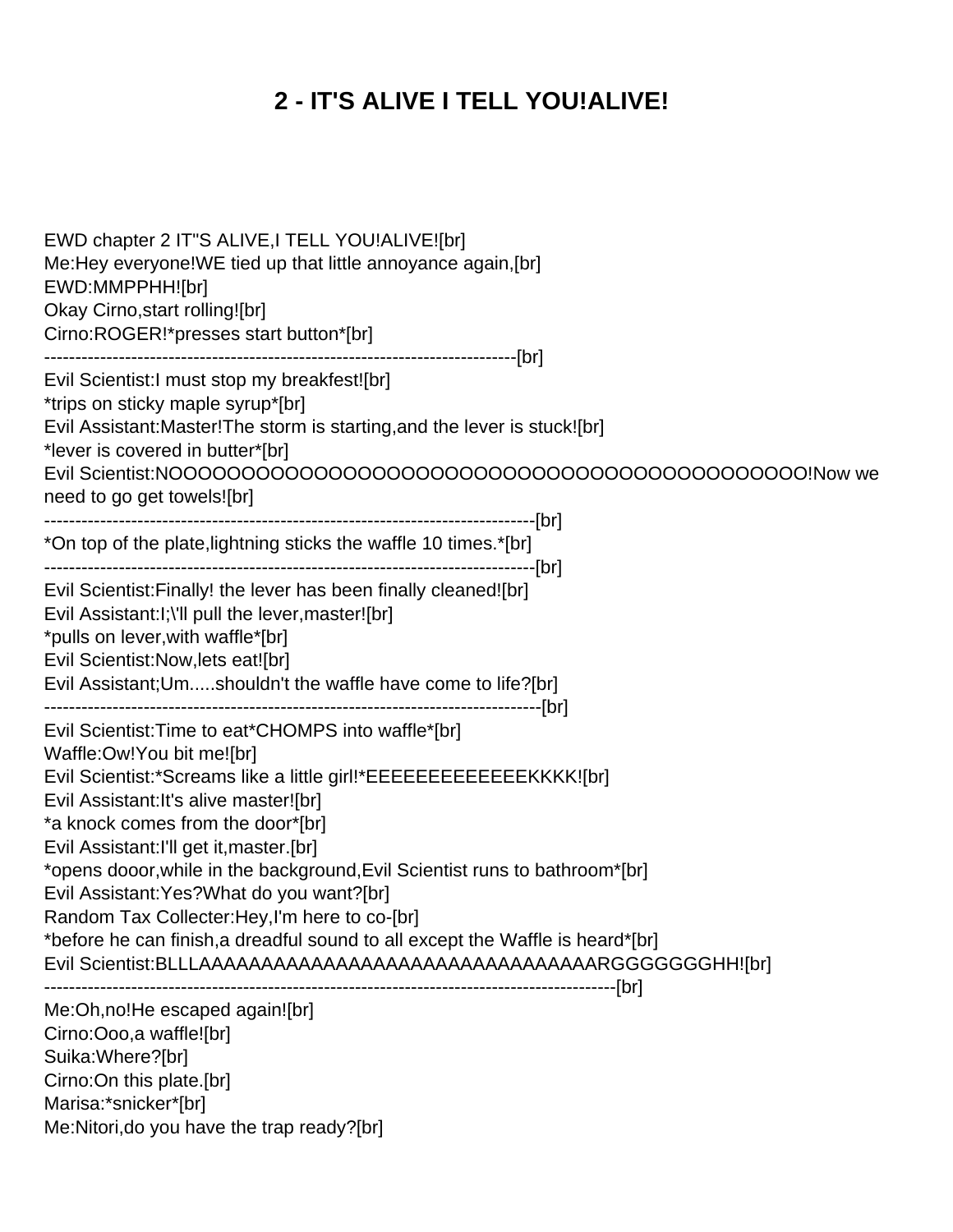Nitori:Yep!Sure do![br] Cirno:Let's split it![br] Suika:Yah![br] Nazrin:Um....Reimu?[br] Me:Yes?[br] Nazrin:Cirno and Suika are about to eat the waffle![br] Me/Nitori/Nazrin:DON'T EAT THAT WAFFLE![br] Marisa:EAT IT![br] Cirno/Suika:\*Chomp!\*[br] Me:RUN FOR IT![br] Marisa:Huh/[br] Cirno/Suika:BLAARRGH![br] Marisa:Gross!Why did I do that?[br] ME:Okay,next chapter,hopefully,Nitori will finally get that thing behind bars![br]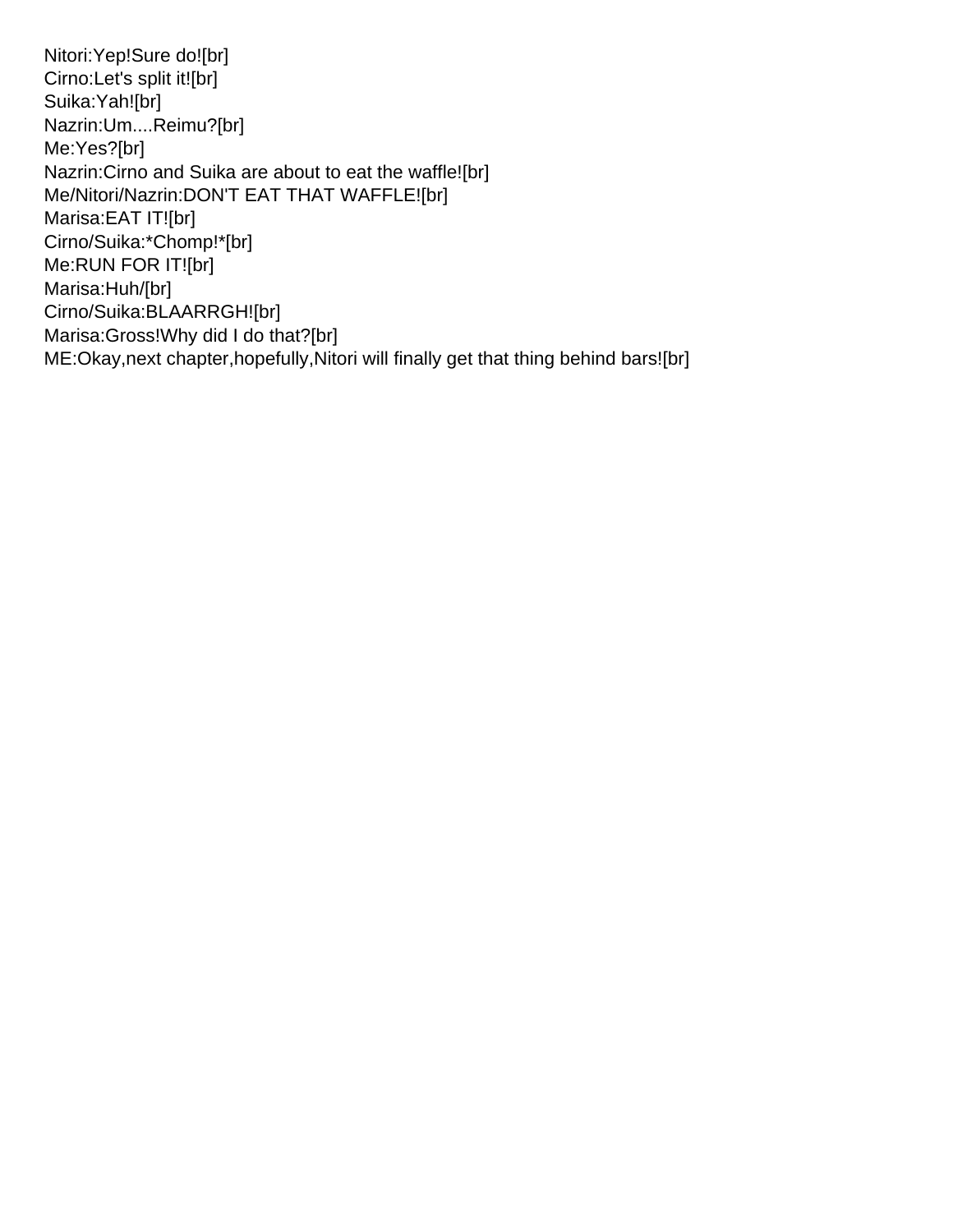#### **3 - Experiments part 1!**

<span id="page-4-0"></span>Experiments![br] Me:Hi,people![br] Alice:Merry Christmas![br] Cirno:Happy easter![br] Everyone in the room:\*stares at Cirno\*Baka.[br] Me:Okay,we are gonna start our experiments on the waffle in 5..4.3..2....1..GO![br] EWD:What are you gonna do to me?![br] Me:This was requested by CreaandPoppuFan166...make you listen to Baby by Justin Beaber![br] EWD:Aww...that doesn't sound so bad.[br] Alice;\*takes him into a escape proof room,at least for him\*[br] Me:Cirno...what are you doing?[br] Cirno:Um......placing the cd in the boom box?[br] Me:Cirno..that's a cookie.[br] Cirno:Oh.[br] Me:\*press the play button\*[br] EWD:NOOOOOOOOOOOOOOOOOOOOOOOOOOOOOO!It's TORTURE!TORTUREEEEEEEEEEEEEEEEEEEEEEE![br] Me:\*Okay,while he's in confinment,who wants to hear the origin of this little annoyance?[br] Cirno:ME?![br] Me:No,not you.I don't know your origin.[br] ---------------------------------------------------------------------------------------------------------[br] Random Tax Collecter(let's call him bob):What was that?[br] Evil Assistant:Master!Master![br] Bob:Ooooooooooo,what's this?\*sees Waffle on a plate\*I missed breakfest....no one will notice!\*takes fork and...CHOMP!\*[br] Waffle:OUCH!You bit me too![br] Bob:\*screams like a little girl,then faints\*[br] -------------------------------------------------------------------------------------------------------[br] Cirno:\*eating an Over the Moon ice cream sandwich(NOT A REAL TREAT!My own creation!)[br] Alice:\*plays with Shanghai\*[br] Me:\*kicks the projector\*[br] ------------------------------------------------------------------------------------------------------[br] Waffle:I'M FREEEEEEEEEEEEEEEEEEEEEEEEEEEEEEEEEEEE!\*runs out,never to be seen by the Scientist or the Assistant.Bob will see him again.\*[br] -----24 hours later-----[br] Waffle:I'm tired!\*walks on a wooden plate and goes to sleep\*[br] --------------------------------------------------------------------------------------------------------[br] Me:CIRNO!DON"T PLAY WITH THE TAPE![br]

Lily White:Um.........hi everyone!While Reimu chases Cirno,let's do 2 more dares!These are from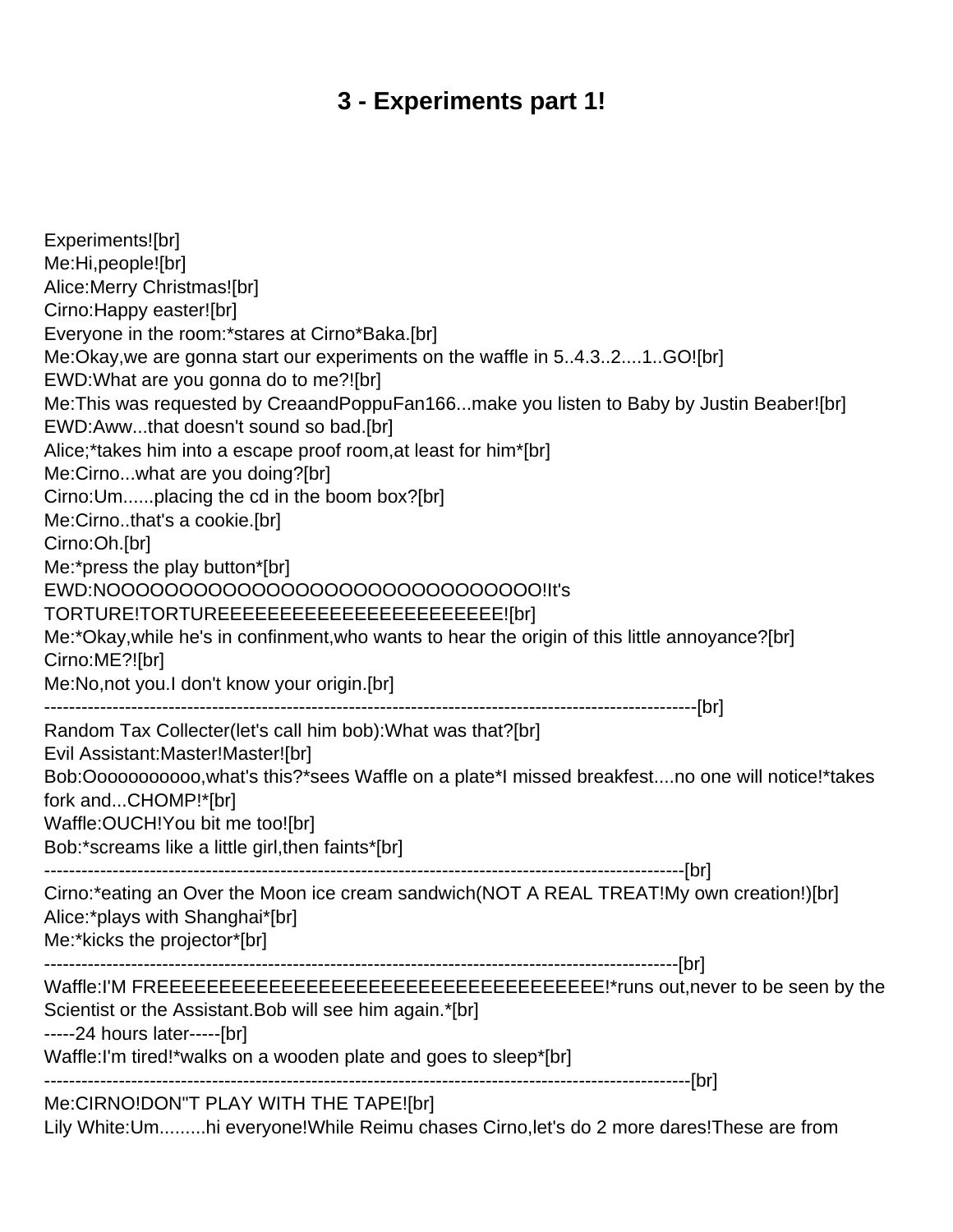Anime\_Ellie.[br] #1: Flush him down the water toilet! (Basically what people in Europe call the potty.) [br] Lily:I've got him!\*throws EWD down the caboose/toilet!\*[br] EWD:NOOOOOOOOOOOOOOOOOOOOOOO!\*jumps out,spraying toilet water every which way while doing a ballet thing.\*[br] Everyone:EWWWWWWWWWWWWWWWWWWWWWWWWWWWWWW![br] #2:Feed him to Gir![br] Gir:WEEEEEEEEEEEEEEEEEEEEEEE!I'm running!I'm RUNNNNNNNNNNNNNNNNNNNNNNNNNNNNNNINGGGG![br] Alice:Here,nice doggy.have a waffle.[br] Gir:YAAAAAAAAAAAAAAAAAAAAAAAAAAAY!\*CHOMP\*[br] EWD:Aw,man!I'm in a robots belly![br] Me:Okay!Concludes end of chapter![br] [br] [br] [br]

Oh,by the way,peope can use my made up icecream as long as they give me credit![br]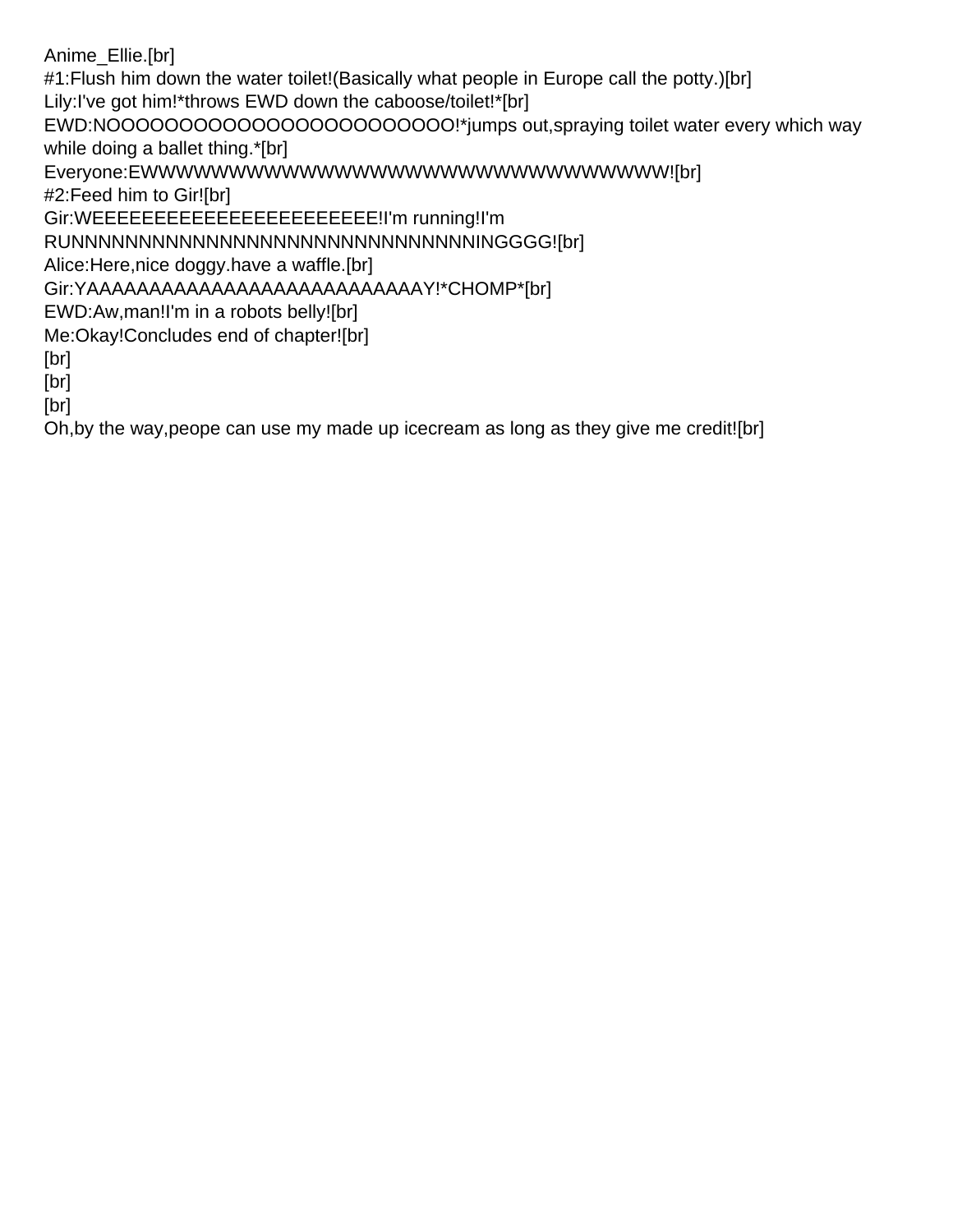## **4 - Experiments part 2 and DOOM!**

<span id="page-6-0"></span>YAY!MORE DOOM!XD[br] Me:Okay,we're back with more history about the waffle!This time,Cirno's helping me host.[br] Cirno:YAY![br] Sakuya:Has anyone seen Flandre?[br] Me:Um....sounds like we'll have to go find Flandre again.ROLL IT![br] Cirno:Okay!\*rolls taoe on the floor\*[br] Sakuya:Cirno,it was a figure of speech.I have to go check on Meiling.[br] Me:You aren't going to knife her,are you?[br] Sakuya:If she's sleepng again.[br] Cirno:\*places tape in player and presses play.\*[br] ------------------------------------------------------------------------------[br] Waffle:\*Has ran into town,which is 3 miles from the castle.\*[br] Dog:BARK!Woof,bark bark!(Translation:HEY!Wafffles can't walk!)[br] Waffle:HI DOG!\*waves really fast\*[br] Dog:\*whimper\*YIP YIP YIP!\*runs away\*[br] Waffle:\*passes by weapons shop\*Shiny things!(Refering to all the deadly weapons inside)\*walks in\*[br] ------------------------------------------------------------------------------[br] 1 HOUR LATER[br] -----------------------------------------------------------------------------[br] Shop keeper:YOU CRAZY WAFFLE!YOU BLEW UP MY SHOP WITH THAT MISSLE![br] Waffle:\*Not paying attention as he is putting the last weapon in his pocket of endless space\*Thanks![br] Shop Keeper:GET BACK HERE![br] ---------------------------------------------------------------------------------[br] Waffle:What's that?\*points to a cafe\*a hotel?[br] \*Waffle walks up to an empty plate and goes to sleep on it\*[br] Tax Collecter(NOT the same one from the last chapter):Hey,I was waiting to eat,so,I hope no one minds.[br] --------------------------------------------------------------------------------[br] Me:Okay,time for more torture and get rid of stuff!les try and finish more of Anime\_Ellie's.[br] Lily:Okay,#3 is..."Blast him into space."[br] Nitori:I've straped him to the rocket!\*presses launch button\*[br] Meiling:ACK!Help![br] Me:Uh-Oh.You tied Meiling on instead![br] Nitori:Darn it!He got away and used a decoy![br] Lily:#4 is...."send him to a diffrent dimension"[br] Me:Um...OH-NO!NOT MORE WAFFLES![br] Lily:Um...looks like Reimu is busy with that.Let's go on to #5!Which is...."sacrifice him to a volcano."Let's see how that goes.[br] Suika:Bye,Waffle!\*throws in\*[br]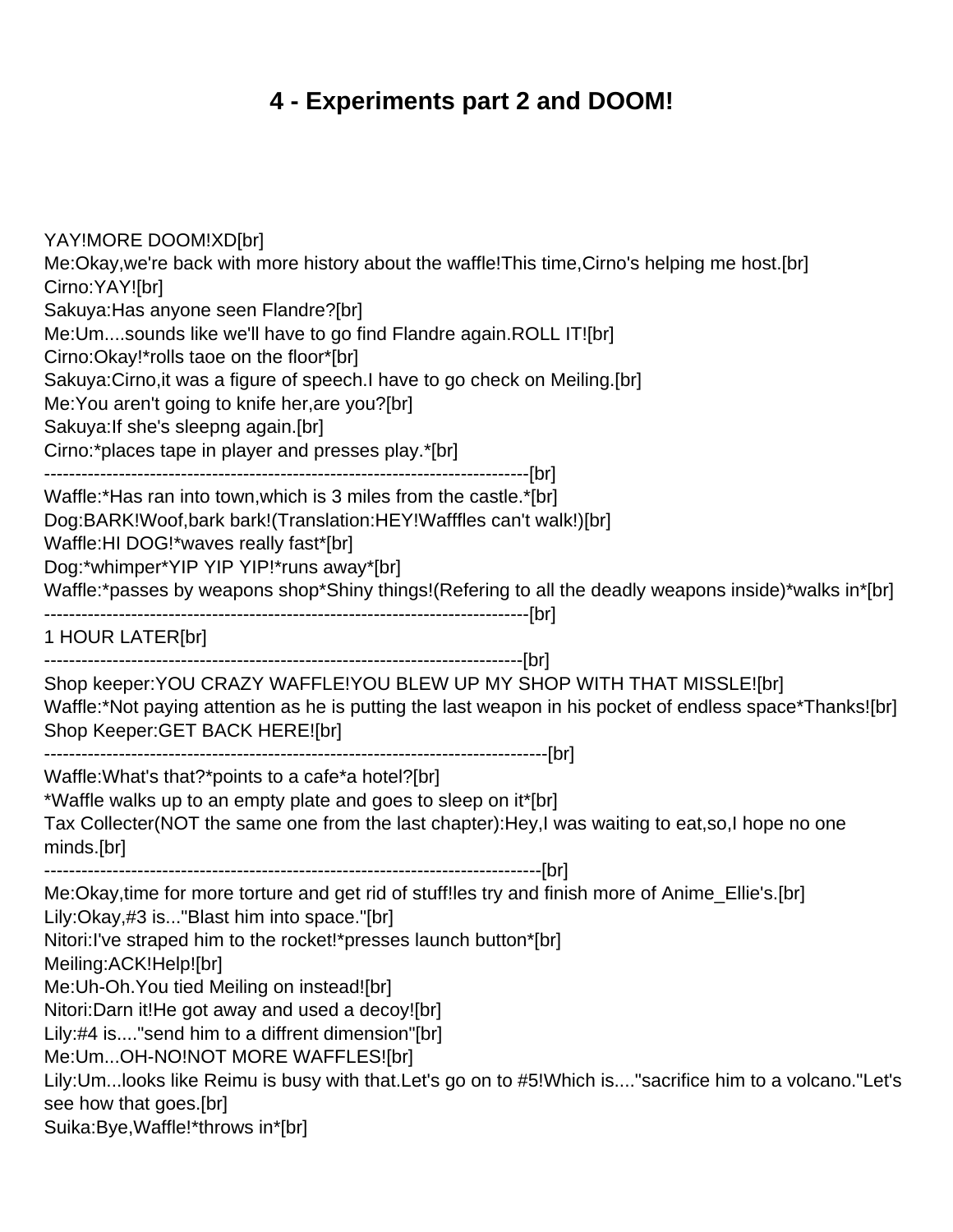Waffle:\*lands in lava\*YAY!I'M DOOOOOOOOOOOOOOOOOOOOOOOOOMMMMMED![br] Volcano:KABOOM![br] Waffle:WEEEEEEEEEEEEEE!\*sends lava everywhich way\*[br] Me:RUN FOR YOUR LIFE!PLAY THE TAPE CIRNO!CIRNO?[br] Cirno:\*snooze\*[br] Me:MEILING!PLAY IT![br] Meiling:Okay![br] ------------------------------------------------------------------------------[br]

Tax Collecter(lets call this one bill):CHOMP![br] Waffle:\*thinking\*Don't say anything....[br] Bill:\*runs to bathroom\*BLAAAAAAAAAAAAAAAAAAAAAAAAAAAAAAAAAAAAAAAAAAAAAAAAAAAA AAAAAAARRRRRRRRGGGGGGHHHH![br] Waffle:My job here is almost done.\*pulls out a nuke\*BYE CAFE![br] Nuke:KABOOOOOOOOOOOOOOOOOOOOOOOOOOOOOOOOOOOOOOOOOOOOOOM![br] -----------------------------------------------------------------------------[br] Me:Okay,that was twisted.Bye![br]

Cirno:Happy Halloween![br] Me/Sakuya/Meiling/Lily/Nitori:BAKA.[br]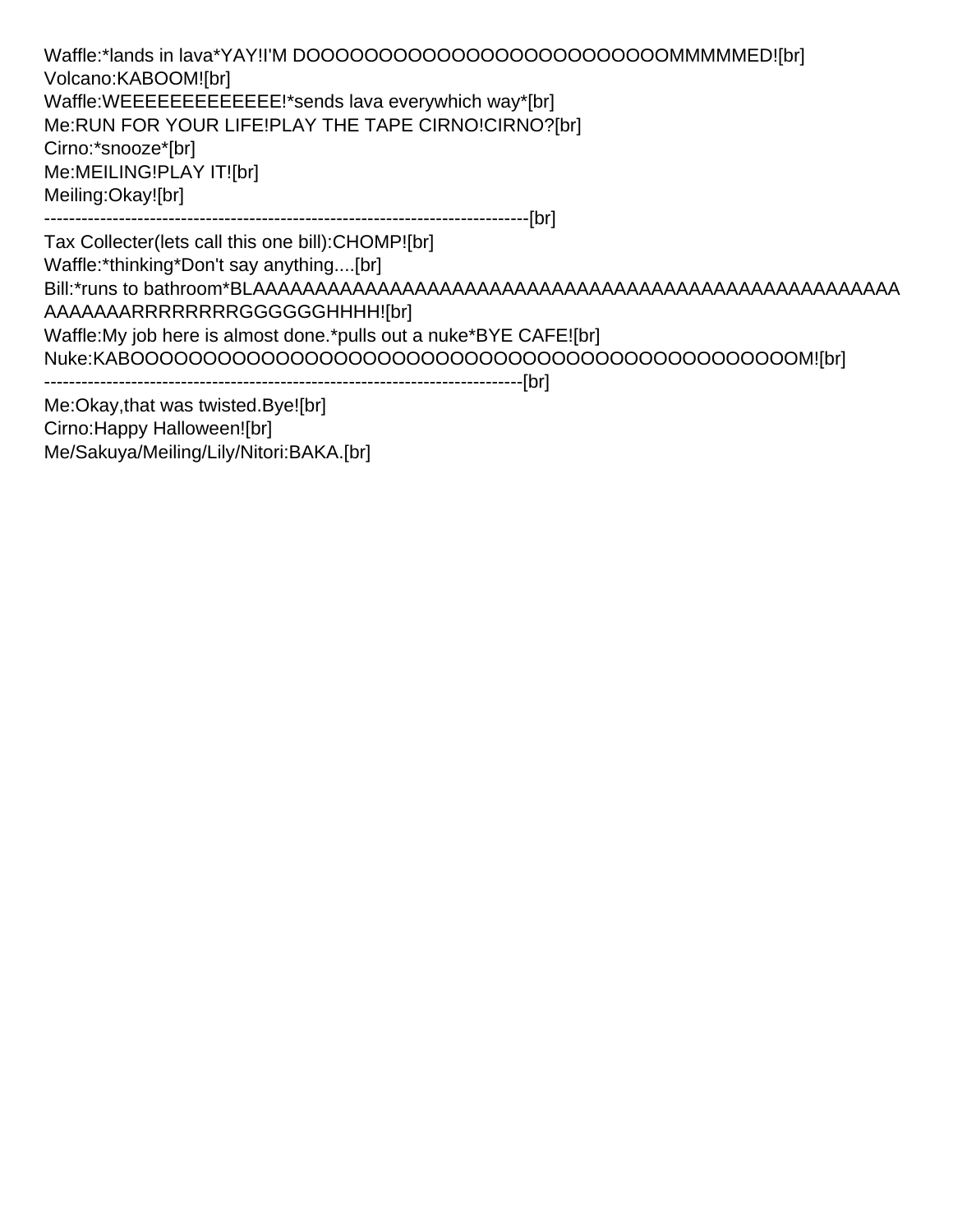## **5 - Yay!More Doom!With help!**

<span id="page-8-0"></span>More Doom![br] Me:Hello!Today I have 2 of my friends with me.They are Rachael and Jon.[br] Rachael:Hello![br] Jon:Where are we,because 1 minute ago we were outside.[br] Me:We are in a place I asked Nitori to make.[br] Nitori:Finished![br] Rachael:What's that?\*points to keyboard with random pictures\*[br] Me:Watch.\*presses button with a coconut on it\*[br] Jon:\*notices EWD walking by with a sledgehammer\*The waffles got a sledgehammer.[br] Nitori:\*hands Rachael a coconut\*Throw it at something![br] Rachael:\*throws coconut at EWD.A BONK noise is heard\*Oooh!The cocnut just exploded![br] Jon:Cool![br] Me:Uh...this is getting random.Let's watch one of the tapes.[br] Jon/Rachael:Okay![br] --------------------------------------------------------------------------------[br] \*The tape is not showing anything\*[br] --------------------------------------------------------------------------------[br] Me:Great!The VCR is broken![br] Jon:\*rolls bowling ball at waffle;the ball hits the waffle and rolls down the lane\*Strike![br] \*the ball comes back with the waffle still atached to it\*EWD:The Ball likes me![br] Me:He's magnetic.Lets move on.[br] Rachael:What are we going to do?[br] Me:Torture the waffle.[br] Jon:Cool!What are we going to do first?[br] Me:Finish Ellie's dares.The next one is..."feed him to the MOOSE!"Where does she get these?![br] Rachael:No idea.[br] Moose:\*stares at waffle and eats him,then...\*BLUARGH![br] Me:That's new.[br] Rachael:Next one!"Ship him to Denmark."I got the box![br] Jon:Here's the tape![br] Me:\*wearing gloves\*I got the waffle![br] \*We stuff him in the box.Jon and rachaeluse the tape to close the box\*[br] EWD:I hate Denmark![br] Me:You've never been![br] -------------------------------------------------------------------------[br] \*2 weeks later\*[br] -------------------------------------------------------------------------[br]

Rachael:Okay,he was shipped back.\*throws another coconut at the waffle\*2 points![br] EWD:I hate coconuts![br]